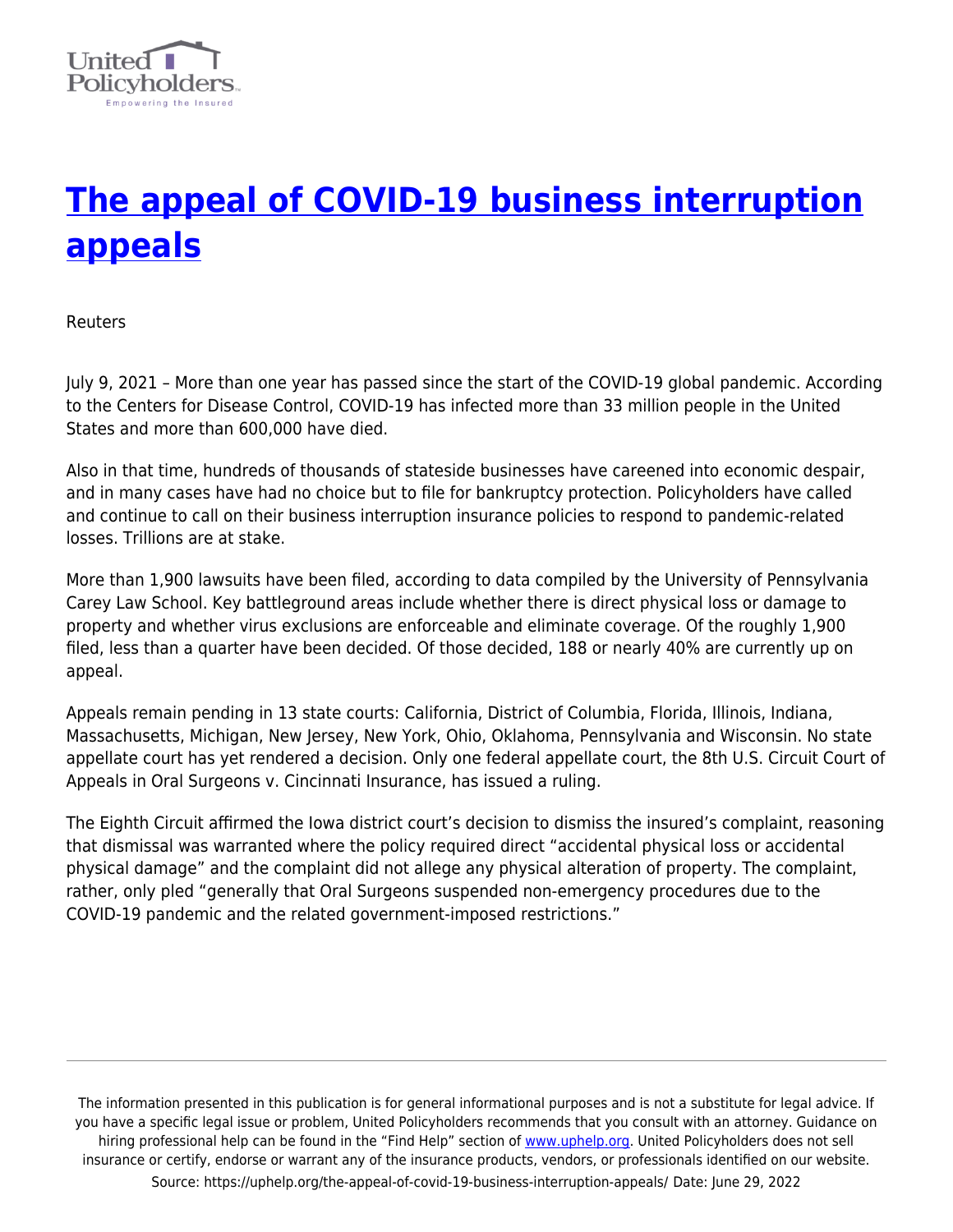

Given the particular policy language, allegations of that complaint, and lack of a "physical alteration" requirement under the law of most states, the decision is not expected to have a significant impact (if any) on pending appeals.

Although new COVID-19 business interruption filings and trial court rulings will continue capturing headlines well into the balance of this year and beyond, decisions from appellate courts are expected to be a welcome reprieve for policyholders seeking clarity in this sea of uncertainty. Why? Because as courts of last resort, the appellate courts will ultimately shape the law on coverage for COVID-19 business interruption losses.

Here are five appeals to keep an eye on:

# **The early state appeal**

As the second earliest filed state appeal, Inns by the Sea v. California Mutual Insurance is positioned to impact many affected businesses. On Sept. 8, 2020, the policyholder, a hotel owner and operator, appealed the lower court's grant of the insurer's demurrer without leave to amend.

Although oral argument has yet to be scheduled, the appeal is fully briefed. Amicus curiae briefs have been filed, including one by the authors' firm on behalf of United Policyholders in support of Inns by the Sea.

The crux of the dispute is whether direct physical loss or damage to property is sufficiently alleged. The California Court of Appeal has been tasked with answering the following two questions:

•Does the insuring agreement affording coverage for "direct physical loss of or damage to" property require a showing of "physical alteration" to real property?

•Are allegations that property has become unsafe for its intended use due to the physical presence of COVID-19 sufficient to allege "direct physical loss of or damage to" property for purposes of a demurrer?

A favorable decision for the policyholder will result should the appellate court answer the first question negatively and the second question affirmatively.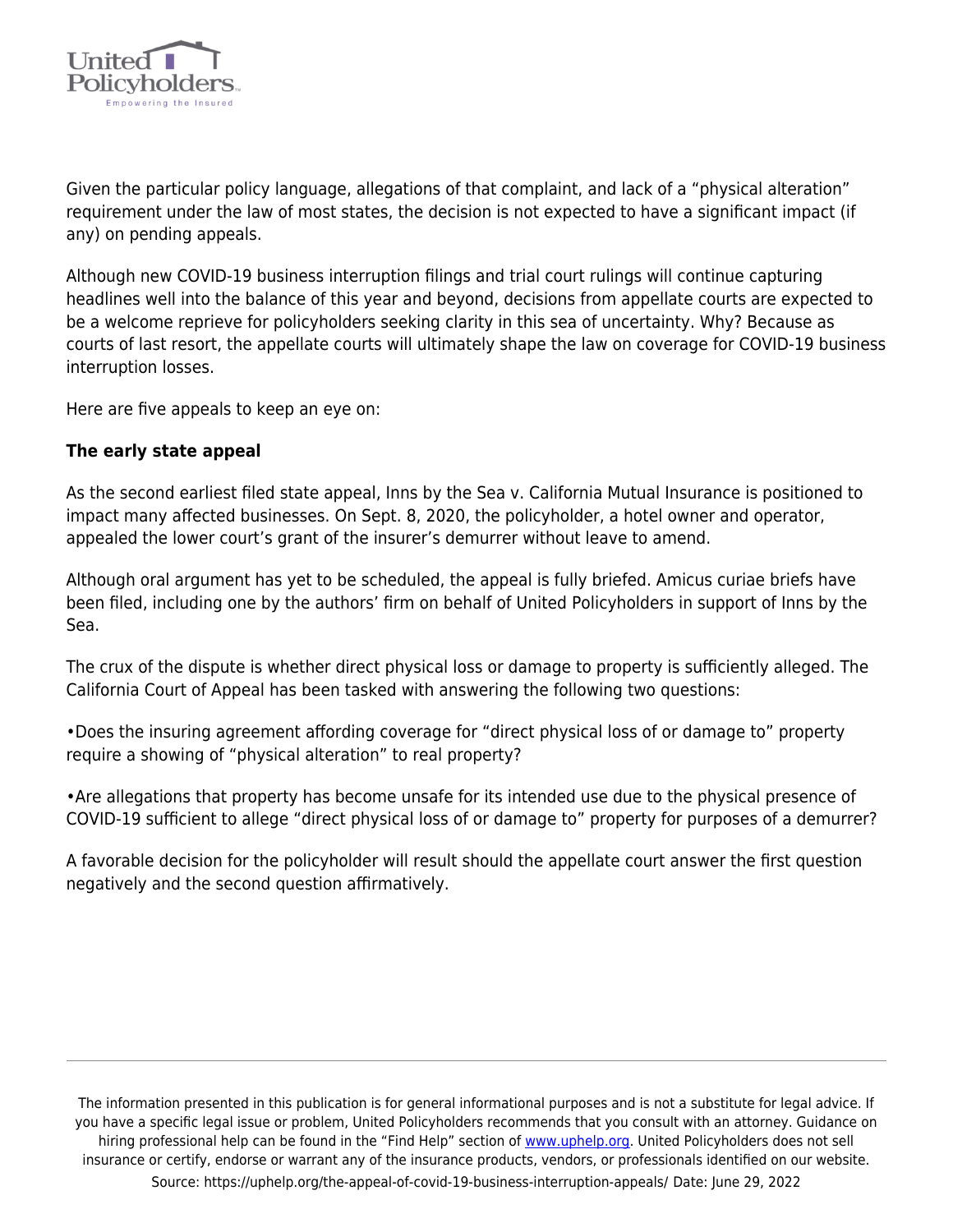

### **The merits appeal**

In one of the first appeals of a favorable merits determination for policyholders, stakeholders continue to track the Choctaw Nation v. Lexington appeal closely. Granting summary judgment in favor of the policyholders, the Choctaw Nation, the Oklahoma District Court ruled that the Nation's business closures due to the pandemic constitute a covered "direct physical loss" under the policies.

The court concluded "direct physical loss" includes property rendered unusable for its intended purpose and that physical alteration of property is not required.

The virus exclusions in the policies, the court further held, do not "contemplate pandemics, or suspected, imminent, threatened, or fear of viruses — common language utilized by carriers to exclude such losses clearly and distinctively." Accordingly, the exclusions did not "clearly and distinctly" apply to the Nation's loss. Finally, the court concluded that a loss of use exclusion did not eliminate coverage.

The insurers appealed to the Supreme Court of the State of Oklahoma on March 16 and 17, 2021. Choctaw Nation responded to the insurers' petitions in error on April 6, 2021.

#### **The virus exclusion appeals**

The enforceability and applicability of virus exclusions are a central focus in several other early state appeals, including those pending in Michigan and Ohio.

In the very first COVID business interruption decision, a Michigan Circuit Court in Gavrilides Management Company v. Michigan Insurance Company dismissed the policyholder-restaurants' complaint without leave to amend. The court's ruling centered on whether the pleading alleged direct physical loss of or damage to property, although the court also stated in passing that the policy's virus exclusion would apply.

The policyholders initiated an appeal on Aug. 4, 2020. Briefing was complete as of Feb. 16, 2021. Amicus curiae briefs were filed, including one by the authors' firm on behalf of United Policyholders in support of the policyholders.

Also being closely monitored is an Ohio appeal in Nail Nook v. Hiscox Insurance. On March 5, 2021, the